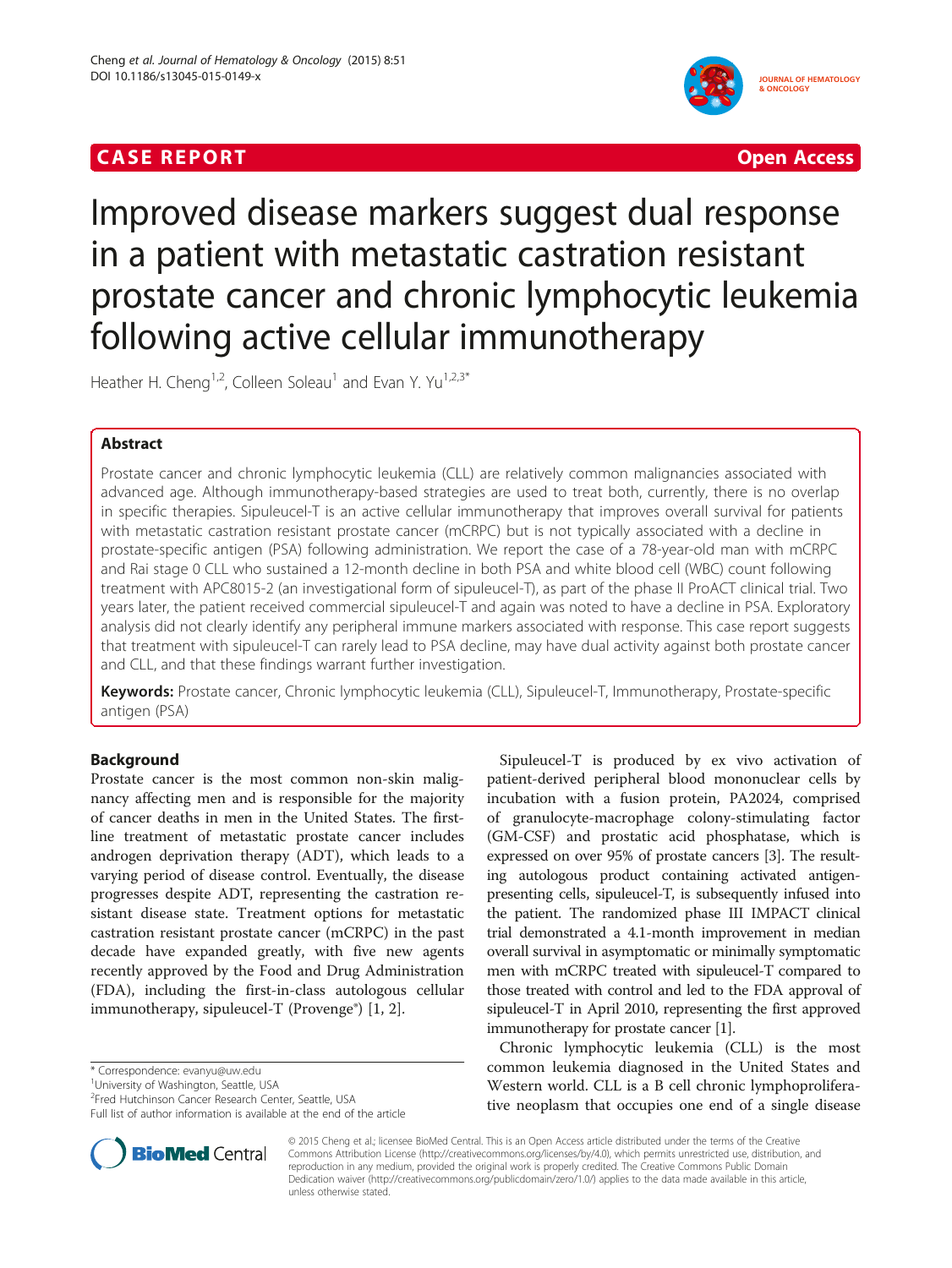spectrum defined by the WHO with small lymphocytic lymphoma (SLL), a mature, peripheral B cell neoplasm, at the other end. Like prostate cancer, CLL is a disease associated with older age as well as with a highly variable clinical course ranging from indolent disease requiring no treatment to aggressive, lethal disease [[4, 5\]](#page-4-0). The modified Rai and Binet systems of classification have been clinically useful in prognosis and therapeutic management. Therapy varies based on clinical, prognostic, and molecular features, and options include nucleoside analogs, monoclonal antibodies, chemotherapy, selective kinase inhibitors, and autologous and allogeneic immunotherapy [[6\]](#page-4-0). More recently, promising antitumor effects have been observed using T cells containing chimeric antigen receptors (CAR) in patients with advanced CLL [\[7](#page-4-0)–[9\]](#page-4-0), providing compelling evidence that immune-based therapies may be effective in CLL.

We report the case of a patient with mCRPC who also had Rai stage 0 CLL. He was initially treated with APC8015-2 (an investigational form of sipuleucel-T) as part of a clinical trial and later with commercial sipuleucel-T.

#### Case presentation

#### Initial diagnosis and treatment

The patient was initially diagnosed with localized Gleason 7 prostate cancer in 1989, underwent radical prostatectomy in 1990, and received salvage radiation in 1994, followed by an undetectable prostate-specific antigen (PSA).

In December of 2005, the patient had an episode of gross hematuria and underwent transurethral resection of bladder tumor for presumed bladder cancer. He subsequently underwent cystectomy on March 8, 2006 with pathology unexpectedly showing metastatic prostate adenocarcinoma, Gleason 4+5. Post-cystectomy, PSA was 28.48 ng/mL on March 28, 2006, and he was started on ADT on May 2, 2006. He reached PSA nadir of 0.19 ng/mL in November 2006, which was followed by a slowly rising PSA, representing castration-resistant disease.

In November of 2008, 2 years after initiation of ADT, PSA rose to 7.35 ng/mL. He was then started on ketoconazole 400 mg PO daily, which was discontinued in April 2009 (PSA 3.93 ng/mL) due to diarrhea attributed to the ketoconazole. PSA declined to a nadir of 0.04 ng/mL in August 2009 and later began to rise again.

### Treatment on phase II ProACT trial

In June of 2010, the patient's PSA increased to 9.08 ng/mL. Restaging with CT and bone scans revealed a new bone lesion in the right sixth rib. He was enrolled in the phase II treatment of PROstate Cancer with Active Cellular ImmunoTherapy (ProACT) dosing study of sipuleucel-T (also referred to as APC8015) in men with mCRPC. In this study, eligible patients were randomized to receive either sipuleucel-T, manufactured using the FDAapproved standard 10 μg/mL concentration of PA2024, or a product manufactured in a similar manner to sipuleucel-T but using a lower concentration of PA2024: 5 μg/mL (APC8015-5) or 2 μg/mL (APC8015-2).

Of note, the patient had been diagnosed with Rai stage 0 chronic lymphocytic leukemia with a baseline white blood cell (WBC) count of  $17.21 \times 10^9$  cells/L and PSA of 23.68 ng/mL at time of starting study (Fig. [1\)](#page-2-0).

The patient received three study infusions of study drug with the final dose administered on December 2, 2010. Subsequent unblinding revealed that he had been randomized to receive APC8015-2, the investigational form of sipuleucel-T produced using 2 μg/mL of PA2024. Correlative markers drawn for the ProACT study demonstrated that CD54 upregulation (a measure of product potency and antigen-presenting cell activation [[1\]](#page-4-0)) was low and overall immune responses were low to undetectable, as was cytokine production during the product manufacture (data not shown).

Approximately 6 months after study treatment, PSA had declined from 23.68 to a nadir of 0.25 ng/mL on May 4, 2011. In addition, WBC declined from 17.21 to 9.45  $\times$  10<sup>9</sup> cells/L with an absolute lymphocyte count (ALC) of  $5.01 \times 10^9$  cells/L, despite the fact that the patient was not receiving concurrent treatment for CLL; ALC was not consistently measured and is reported when available. This suggested that the APC8015-2 he received as part of the ProACT study rendered control of not only his prostate cancer but potentially also his CLL.

#### Treatment with commercial sipuleucel-T

By April 16, 2012, the patient's PSA, WBC, and ALC rose to 6.53, 9.75, and 5.55 ng/mL, respectively. He was subsequently retreated with commercial sipuleucel-T (produced using 10 μg/mL PA2024) with the final dose administered on December 31, 2012 (Fig. [1\)](#page-2-0).

With Institutional Review Board (IRB) approval, the patient consented to undergo exploratory immune monitoring as part of his subsequent retreatment with commercial sipuleucel-T. Antigen-specific antibody responses (IgG and IgM) have previously been shown to correlate with survival after treatment [\[10\]](#page-4-0). Analysis of this patient's samples showed a pronounced increase in antibody titers following commercial dose, though samples beyond week 6 were not collected (Fig. [2\)](#page-2-0). T cell immune function against the prostate cancer antigens, PAP and PA2024, was measured using T cell proliferation and IFN-gamma (ELIspot) assays, product manufacturing culture media and serum cytokine profiling (eotaxin, IP-10, MCP-1, MCP-4, MIP-1β, TARC, IL-17, IL-1B, IL-6, TNF-α, IFN-γ, IL-10, IL-12 [p70], IL-13, IL-2,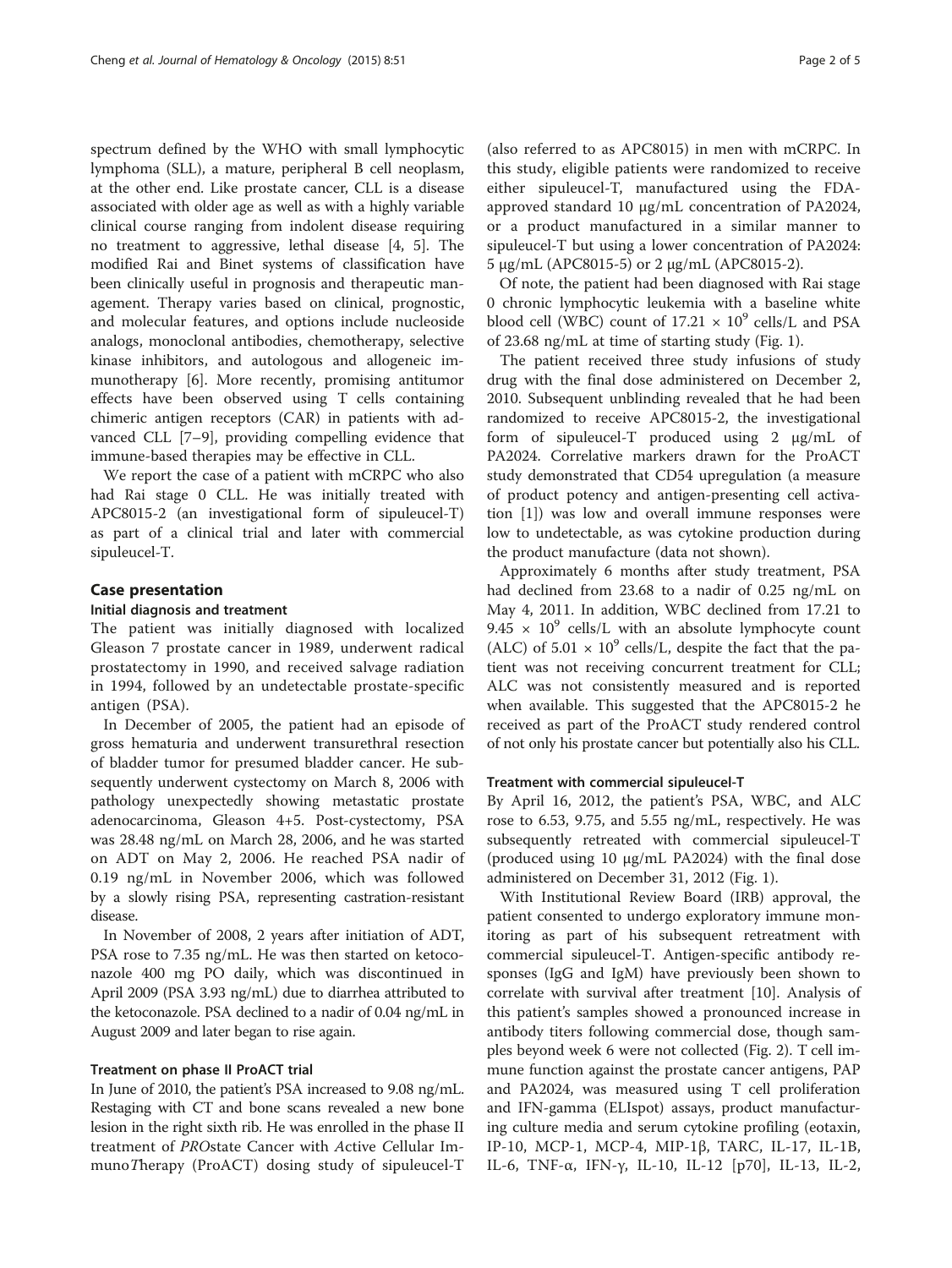<span id="page-2-0"></span>

IL-4, and IL-5), as well as titers of antibodies hypothesized to cross-react with CLL antigens (e.g., CD19, CD20, CD23, CD38, bcl-2, cyclin D1, Zap-70) and CD54 levels (standard for product release parameters) did not reveal any clear patterns correlating with the observed PSA and WBC responses (data not shown).

# Subsequent disease course and treatment

Four months after commercial sipuleucel-T treatment, PSA had increased to 17.38 ng/mL and WBC was stable at 8.93  $\times$  10<sup>9</sup> cells/L on April 29, 2013. Unfortunately, the patient became more symptomatic from bone metastases and received palliative radiation to pubic rami and



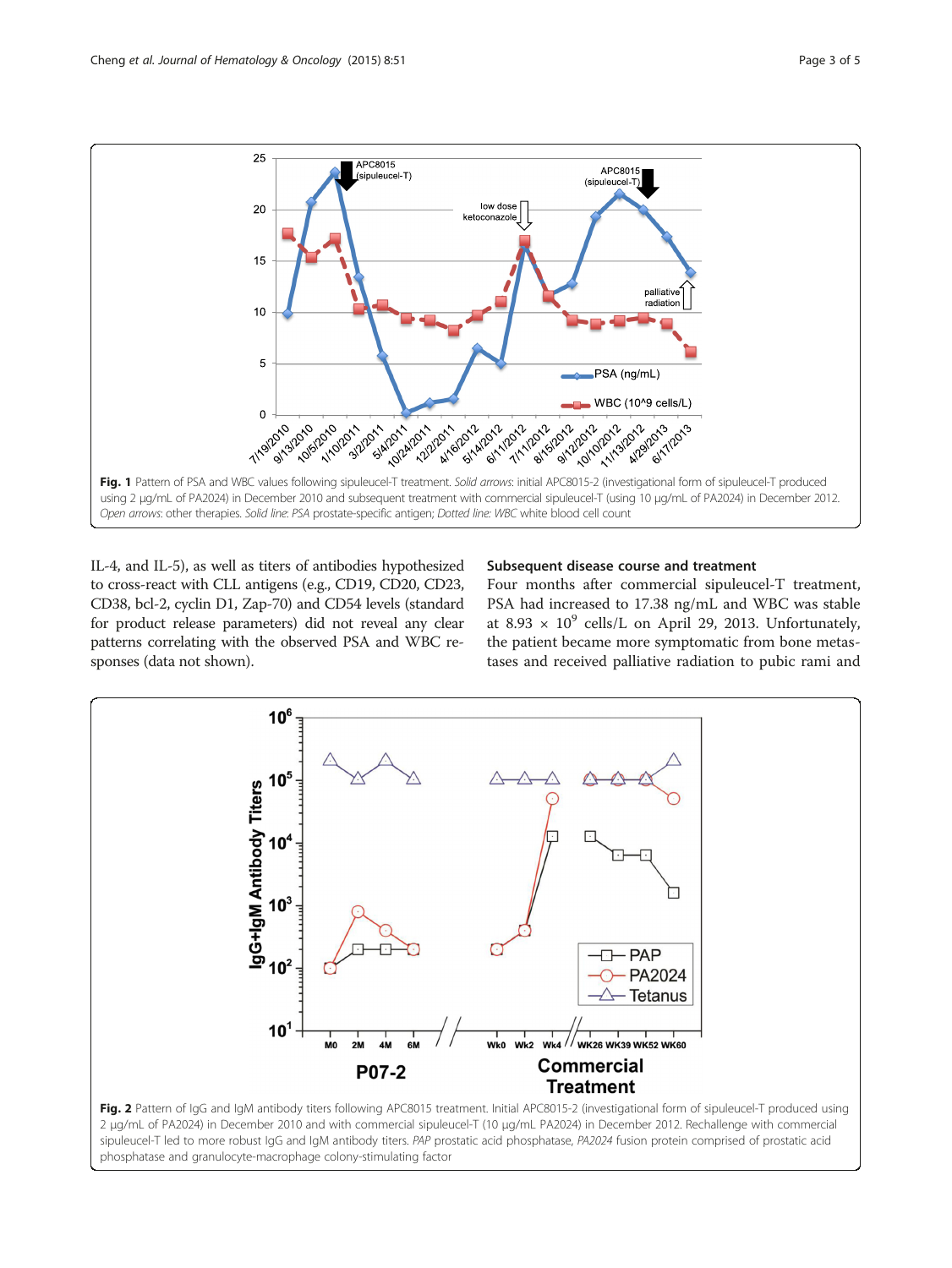left acetabulum, completed in mid-June 2013. On June 17, 2013 PSA and WBC declined to 13.89 ng/mL and  $6.2 \times 10^9$  cells/L, respectively, likely reflecting radiation effect. Most recently, the patient has been treated with enzalutamide.

# **Discussion**

We report the case of an older patient with mCRPC and Rai stage 0 CLL who was treated with APC8015-2 (an investigational form of sipuleucel-T) and observed to have a dramatic and sustained PSA decline as well as improvement in his WBC. On subsequent treatment with commercial sipuleucel-T, he was also noted to have a PSA decline.

This patient's initial PSA response to treatment was noteworthy since a PSA decline of 50 % from baseline was observed in only approximately 3 % of the participants in the phase III IMPACT trial [\[1](#page-4-0)], though PSA decline was observed at higher rates in the smaller phase I and II trials [\[11](#page-4-0)–[13\]](#page-4-0). Moreover, following subsequent retreatment with commercial sipuleucel-T, his PSA declined again, albeit to a lesser degree and for a shorter duration (and palliative radiation 6 months posttreatment rendered subsequent PSA values problematic to interpret). Nevertheless, this pattern of PSA decline after treatment provides evidence that this patient was an exceptional responder to sipuleucel-T, although our exploratory analyses did not uncover a clear association with cytokine or immune markers.

A second feature in this patient's case was his concurrent diagnosis of CLL and noted decline of WBC and ALC with study treatment, suggesting the possibility of cross-reacting antigens and dual therapeutic effect of sipuleucel-T against both mCRPC and CLL. During rechallenge with commercial sipuleucel-T, his WBC was in the normal range at the start of treatment, making it difficult to interpret the effect of rechallenge on CLL. Possible explanations include that either the WBC response following initial treatment was unrelated to sipuleucel-T or that the CLL response to the initial treatment of sipuleucel-T was more durable than the PSA response.

A recent report suggests that sipuleucel-T may induce humoral antigen spread [[14\]](#page-4-0). It is possible that humoral antigen spread developed to include CLL antigens, though our exploratory immune monitoring, limited to a few known CLL antigens, did not support this. An alternative explanation is that CLL cells were likely pheresed along with normal leukocytes and CLL antigens were inadvertently introduced into the product processing in sufficient quantities to elicit response not only to PA2024 but also to CLL antigens.

Of note, active cellular immunotherapy is an approach being investigated in CLL [[15](#page-4-0)], including one report in the literature of a dendritic cell vaccine in a small study

of 15 patients using dendritic cells that endocytosed apoptotic bodies of CLL cells in combination with GM-CSF elicited anti-CLL immune responses though no clinical responses [\[16\]](#page-4-0). Another study of 22 patients with advanced CLL demonstrated that a vaccine consisting of irradiated autologous CLL cells admixed with GM-CSFsecreting cells administered after allogeneic hematopoetic transplantation resulted in CD8+ T cells consistently reacting against autologous tumor [\[17](#page-4-0)]. In addition, a prior study using the sipuleucel-T platform but targeted to multiple myeloma reported promising preliminary results [[18\]](#page-4-0). Together with our case, these suggest that the active cellular immunotherapy approach used for sipuleucel-T may be efficacious when applied to other cancers with distinct antigens. We speculate that our patient may have had introduction of not only the PA2024 fusion protein but also the CLL cells during product manufacture and that his underlying immune system was intrinsically primed to respond to active cellular immunotherapy directed at both the intended target of prostate cancer cells and the bystander target of CLL cells.

In summary, this interesting case illustrates that the active cellular immunotherapy sipuleucel-T can result in dramatic and sustained PSA responses. In addition, treatment with sipuleucel-T can potentially lead to dual responses to other malignancies including CLL. We believe both of these remarkable findings warrant further investigation.

## Ethics, consent, and permissions

Ethics approval was provided by the University of Washington IRB. Written informed consent was obtained from the patient for publication of this case report and accompanying images. A copy of the written consent is available for review by the Editor-in-Chief of this journal.

#### Abbreviations

ADT: Androgen deprivation therapy; ALC: Absolute lymphocyte count; CLL: Chronic lymphocytic cancer; mCRPC: Metastatic castration resistant prostate cancer; PSA: Prostate-specific antigen; WBC: White blood cell.

#### Competing interests

EYY declares honoraria for consulting and travel expenses and research funding from Dendreon. HHC and CS declare that they have no competing interests.

#### Authors' contributions

HHC participated in the design and coordination of the study and drafted the manuscript. EYY conceived of the study, participated in its design and coordination, and helped draft the manuscript. CS assisted with the collection of samples. All authors read and approved the final manuscript.

#### Acknowledgements

The authors are grateful to Nadeem Sheikh for helping with immune-monitoring assays, to Anne Reese for clinical care assistance, and to Celestia Higano for Human Subjects and Ethics support. HHC received funding from NIH T32 CA009515. Dendreon provided funding support for the correlative science analyses.